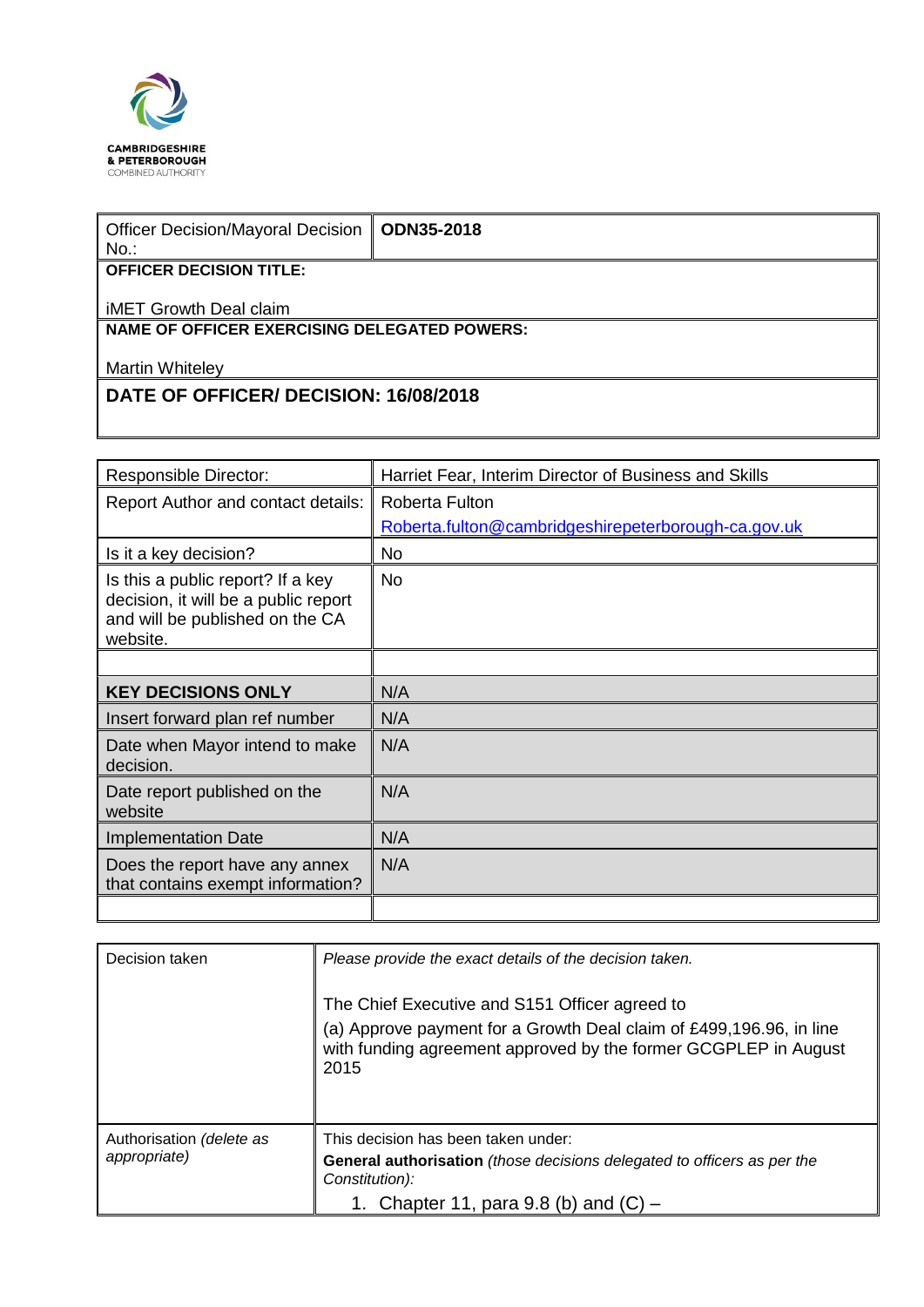

|                        | 1.1<br>The Scheme of Delegation states:                                                                                                                                                                                                                                                                                                                                                                                                                                                                                                                                                                               |                                                                                                                                                                                                    |  |
|------------------------|-----------------------------------------------------------------------------------------------------------------------------------------------------------------------------------------------------------------------------------------------------------------------------------------------------------------------------------------------------------------------------------------------------------------------------------------------------------------------------------------------------------------------------------------------------------------------------------------------------------------------|----------------------------------------------------------------------------------------------------------------------------------------------------------------------------------------------------|--|
|                        | (a)                                                                                                                                                                                                                                                                                                                                                                                                                                                                                                                                                                                                                   | The Head of Paid Service and the Chief Finance<br>Officer shall both authorise and approve all<br>expenditure incurred by the Combined Authority over<br>£100,000.                                 |  |
|                        | (b)                                                                                                                                                                                                                                                                                                                                                                                                                                                                                                                                                                                                                   | In both the above cases, approval is provided the<br>expenditure is included within the agreed revenue or<br>capital budget and the Combined Authority has<br>approved commencement of the scheme. |  |
| Background Information | In 2015, the first of three funding agreements was awarded to<br>Cambridge Regional College and Peterborough Regional College, as a<br>joint venture into the creation of a Skills Centre on Alconbury. This<br>centre was to be known as iMET and would be a business led training<br>centre.<br>Fully funded by the former GCGPLEP, a total of £10,500,000 Growth<br>Deal Funding was awarded to Cambridge Regional College for the<br>construction of the building and purchase of furniture within. This was on<br>the basis of iMET delivering training to over 600 new learners within the<br>next three years. |                                                                                                                                                                                                    |  |
|                        |                                                                                                                                                                                                                                                                                                                                                                                                                                                                                                                                                                                                                       |                                                                                                                                                                                                    |  |
|                        | The first funding agreement was for a total of £250,000, whilst the<br>second agreement awarded a further £300,000 funding, although there<br>was £2,160.12 underspend.<br>This underspend was carried forward to the third agreement, where a<br>total of £9,952,160.12 was awarded to the iMET project in August<br>2016.                                                                                                                                                                                                                                                                                           |                                                                                                                                                                                                    |  |
|                        |                                                                                                                                                                                                                                                                                                                                                                                                                                                                                                                                                                                                                       | To date, £8,859.504.07 has been drawn down across 21 claims:                                                                                                                                       |  |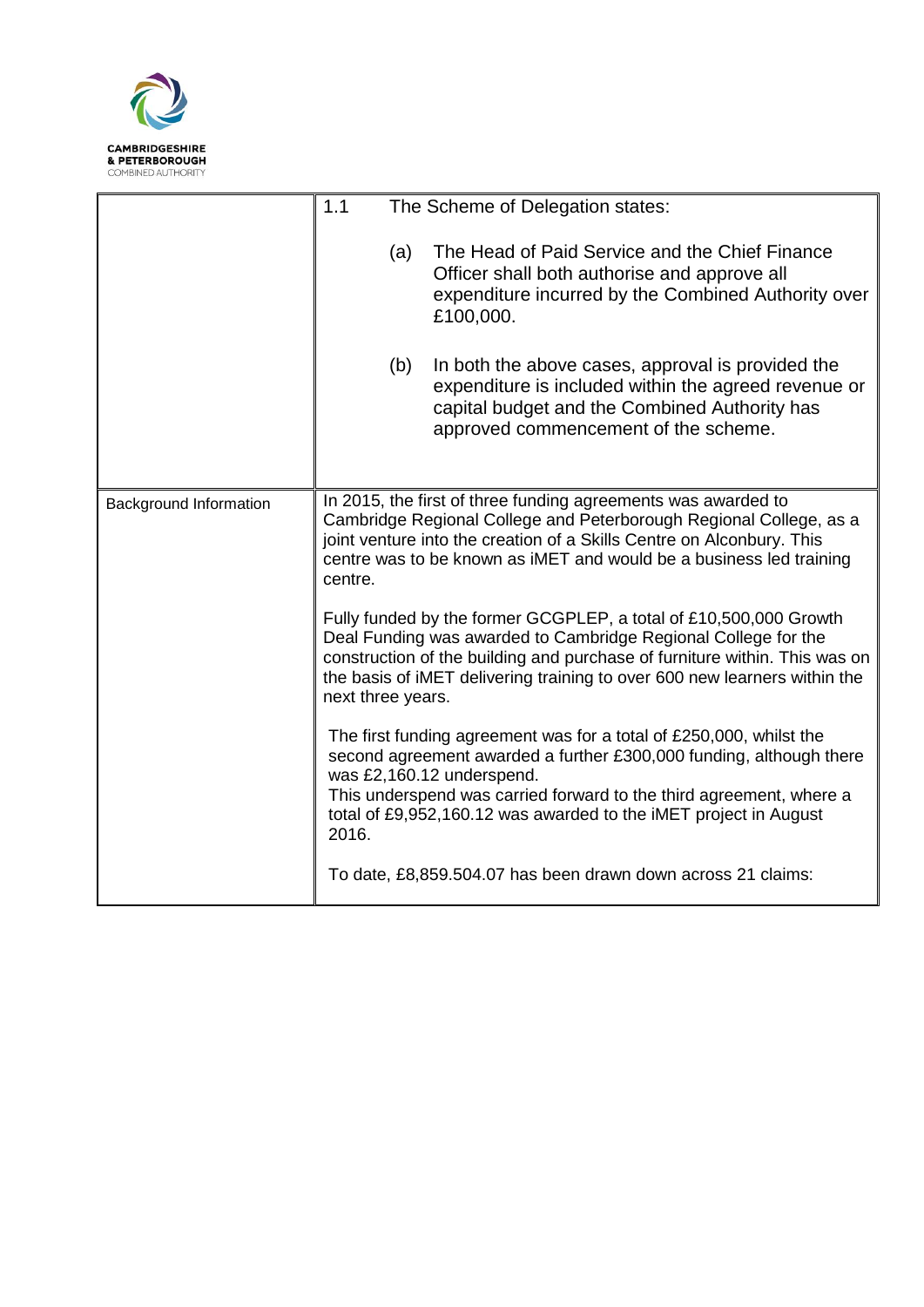

|                                    | Claim no.                                                                                                                                                                                                                                                                                                                                                                                                                                                                                                                                                                                                                                                                                                                  | Period                            | Amount claimed                                          |                                                                                                                                                                                                                                                                                                              |
|------------------------------------|----------------------------------------------------------------------------------------------------------------------------------------------------------------------------------------------------------------------------------------------------------------------------------------------------------------------------------------------------------------------------------------------------------------------------------------------------------------------------------------------------------------------------------------------------------------------------------------------------------------------------------------------------------------------------------------------------------------------------|-----------------------------------|---------------------------------------------------------|--------------------------------------------------------------------------------------------------------------------------------------------------------------------------------------------------------------------------------------------------------------------------------------------------------------|
|                                    | 1                                                                                                                                                                                                                                                                                                                                                                                                                                                                                                                                                                                                                                                                                                                          | May-Sep 15                        | £13,511.05                                              |                                                                                                                                                                                                                                                                                                              |
|                                    | 2                                                                                                                                                                                                                                                                                                                                                                                                                                                                                                                                                                                                                                                                                                                          | Oct-Feb 16                        | £180,877.12                                             |                                                                                                                                                                                                                                                                                                              |
|                                    | За                                                                                                                                                                                                                                                                                                                                                                                                                                                                                                                                                                                                                                                                                                                         | Feb-Mar 16                        | £55,611.83                                              |                                                                                                                                                                                                                                                                                                              |
|                                    | ЗЬ                                                                                                                                                                                                                                                                                                                                                                                                                                                                                                                                                                                                                                                                                                                         | Feb-Mar16                         | £118,492.24                                             |                                                                                                                                                                                                                                                                                                              |
|                                    | 4                                                                                                                                                                                                                                                                                                                                                                                                                                                                                                                                                                                                                                                                                                                          | Mar-Apr 16                        | €84,778.26                                              |                                                                                                                                                                                                                                                                                                              |
|                                    | 5                                                                                                                                                                                                                                                                                                                                                                                                                                                                                                                                                                                                                                                                                                                          | Apr-May 16                        | £94,569.38                                              |                                                                                                                                                                                                                                                                                                              |
|                                    | 6                                                                                                                                                                                                                                                                                                                                                                                                                                                                                                                                                                                                                                                                                                                          | May-Aug 16                        | £165,112.49                                             |                                                                                                                                                                                                                                                                                                              |
|                                    | 7                                                                                                                                                                                                                                                                                                                                                                                                                                                                                                                                                                                                                                                                                                                          | Aug-Sep 16                        | €96,866.20                                              |                                                                                                                                                                                                                                                                                                              |
|                                    | 8a                                                                                                                                                                                                                                                                                                                                                                                                                                                                                                                                                                                                                                                                                                                         | Oct-Dec 16                        | £399,893.62                                             |                                                                                                                                                                                                                                                                                                              |
|                                    | 8Ь                                                                                                                                                                                                                                                                                                                                                                                                                                                                                                                                                                                                                                                                                                                         | Oct-Dec 16                        | £50,023.51                                              |                                                                                                                                                                                                                                                                                                              |
|                                    | Θ.                                                                                                                                                                                                                                                                                                                                                                                                                                                                                                                                                                                                                                                                                                                         | Jan-17                            | £406,828.66                                             |                                                                                                                                                                                                                                                                                                              |
|                                    | 10                                                                                                                                                                                                                                                                                                                                                                                                                                                                                                                                                                                                                                                                                                                         | $Feb-17$                          | £494,929.55                                             |                                                                                                                                                                                                                                                                                                              |
|                                    | 11                                                                                                                                                                                                                                                                                                                                                                                                                                                                                                                                                                                                                                                                                                                         | Mar-17                            | €790,527.06                                             |                                                                                                                                                                                                                                                                                                              |
|                                    | $\overline{12}$                                                                                                                                                                                                                                                                                                                                                                                                                                                                                                                                                                                                                                                                                                            | Apr-17                            | £612,532.16                                             |                                                                                                                                                                                                                                                                                                              |
|                                    | 13                                                                                                                                                                                                                                                                                                                                                                                                                                                                                                                                                                                                                                                                                                                         | May-17                            | £518,194.58                                             |                                                                                                                                                                                                                                                                                                              |
|                                    | 14                                                                                                                                                                                                                                                                                                                                                                                                                                                                                                                                                                                                                                                                                                                         | Jun-17                            | £463,583.25                                             |                                                                                                                                                                                                                                                                                                              |
|                                    | 15                                                                                                                                                                                                                                                                                                                                                                                                                                                                                                                                                                                                                                                                                                                         | Jul-17                            | £898,225.90                                             |                                                                                                                                                                                                                                                                                                              |
|                                    | 16                                                                                                                                                                                                                                                                                                                                                                                                                                                                                                                                                                                                                                                                                                                         | Aug-17                            | £953,139.82                                             |                                                                                                                                                                                                                                                                                                              |
|                                    | 17                                                                                                                                                                                                                                                                                                                                                                                                                                                                                                                                                                                                                                                                                                                         | Sep-17                            | £348,031.75                                             |                                                                                                                                                                                                                                                                                                              |
|                                    | $\overline{18}$                                                                                                                                                                                                                                                                                                                                                                                                                                                                                                                                                                                                                                                                                                            | Oct-17                            | £580,151.12                                             |                                                                                                                                                                                                                                                                                                              |
|                                    | 19                                                                                                                                                                                                                                                                                                                                                                                                                                                                                                                                                                                                                                                                                                                         | Nov-17                            | £609,074.15                                             |                                                                                                                                                                                                                                                                                                              |
|                                    | 20                                                                                                                                                                                                                                                                                                                                                                                                                                                                                                                                                                                                                                                                                                                         | $Dec-17$                          |                                                         |                                                                                                                                                                                                                                                                                                              |
|                                    | 21                                                                                                                                                                                                                                                                                                                                                                                                                                                                                                                                                                                                                                                                                                                         | Jan-Feb 18                        | £663,931.11<br>£260,619.26                              |                                                                                                                                                                                                                                                                                                              |
|                                    |                                                                                                                                                                                                                                                                                                                                                                                                                                                                                                                                                                                                                                                                                                                            |                                   |                                                         |                                                                                                                                                                                                                                                                                                              |
|                                    | These claims have generally been submitted monthly, along with a<br>monitoring report and updated budget schedule. Monitoring meetings<br>have taken place as required to ensure the deliverables have been<br>met.<br>The 22nd claim was submitted to the Combined Authority for payment<br>on 11th June 2018 and is covering the period of March 2018 for a total<br>of £449,916.96. This is for the continued purchase of equipment, for<br>example 3D printers. This officer decision notice is to approve the sign-<br>off of £449,916.96 for continued fit-out costs of the building space<br>Following the payment of this claim, there will be £1,164,025.54<br>remaining, which will be drawn down over 4 claims. |                                   |                                                         |                                                                                                                                                                                                                                                                                                              |
| Alternative options<br>considered. |                                                                                                                                                                                                                                                                                                                                                                                                                                                                                                                                                                                                                                                                                                                            | funding agreement.                |                                                         | No other alternative options in this situation, other than delaying project<br>delivery. As per the terms of the funding agreement, if Cambridge<br>Regional College have complied with all the conditions of the agreement,<br>we are required to pay the grant. If we fail to pay, we are in breech of the |
| Consultation                       | List                                                                                                                                                                                                                                                                                                                                                                                                                                                                                                                                                                                                                                                                                                                       | relevant<br>any                   | consultation<br>undertaken in relation to the decision. | Name and Date approved (or indicate<br>if not applicable) - retain emails to                                                                                                                                                                                                                                 |
|                                    | For example portfolio holders, other<br>show that these officers have<br>Chief Officers.                                                                                                                                                                                                                                                                                                                                                                                                                                                                                                                                                                                                                                   |                                   |                                                         |                                                                                                                                                                                                                                                                                                              |
|                                    |                                                                                                                                                                                                                                                                                                                                                                                                                                                                                                                                                                                                                                                                                                                            |                                   |                                                         | noted/commented<br>your<br><b>on</b>                                                                                                                                                                                                                                                                         |
|                                    |                                                                                                                                                                                                                                                                                                                                                                                                                                                                                                                                                                                                                                                                                                                            |                                   |                                                         |                                                                                                                                                                                                                                                                                                              |
|                                    |                                                                                                                                                                                                                                                                                                                                                                                                                                                                                                                                                                                                                                                                                                                            |                                   |                                                         | report                                                                                                                                                                                                                                                                                                       |
|                                    | Chief Executive                                                                                                                                                                                                                                                                                                                                                                                                                                                                                                                                                                                                                                                                                                            |                                   |                                                         | N/A                                                                                                                                                                                                                                                                                                          |
|                                    |                                                                                                                                                                                                                                                                                                                                                                                                                                                                                                                                                                                                                                                                                                                            |                                   |                                                         | <b>Harriet Fear</b>                                                                                                                                                                                                                                                                                          |
|                                    | Responsible Director/Chief Officer                                                                                                                                                                                                                                                                                                                                                                                                                                                                                                                                                                                                                                                                                         |                                   |                                                         |                                                                                                                                                                                                                                                                                                              |
|                                    |                                                                                                                                                                                                                                                                                                                                                                                                                                                                                                                                                                                                                                                                                                                            |                                   |                                                         | Approved by email (attached)                                                                                                                                                                                                                                                                                 |
|                                    |                                                                                                                                                                                                                                                                                                                                                                                                                                                                                                                                                                                                                                                                                                                            | Monitoring Officer /Legal Officer |                                                         | N/A                                                                                                                                                                                                                                                                                                          |